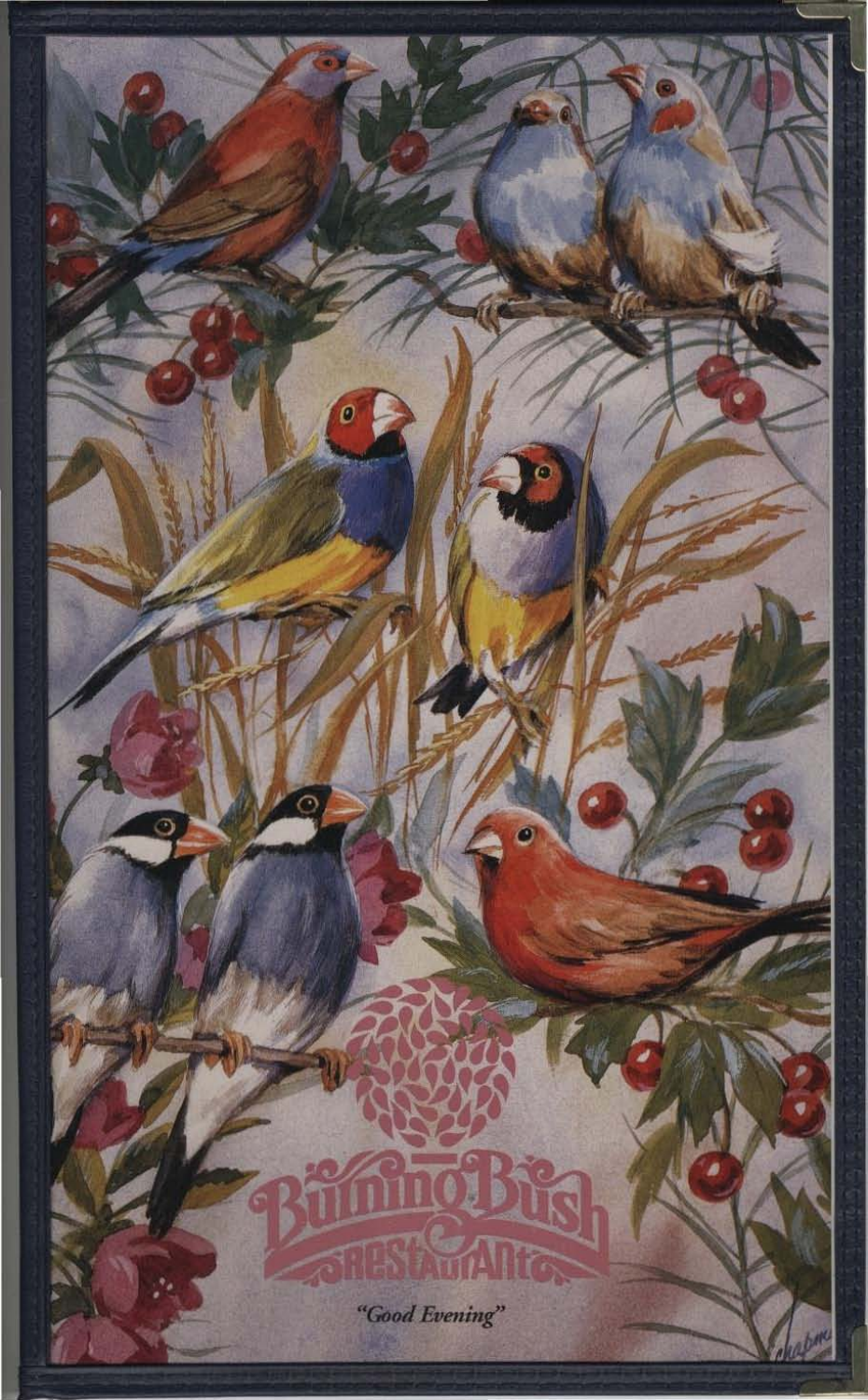# DINNER **4 P.M. TO CLOSE**



inner begins with our our famous LeConte Sunrise, then your choice of our homemade soup of the day or house salad with your choice of dressing. Included with your entrée, your choice of our vegetable of the day, baked potato or stuffed green pepper shell potato and our delicious hearth baked bread.

# **APPETIZERS**

| <b>Fried Calimari</b><br>Seasoned and fried, served with marinara. | 4.95 |
|--------------------------------------------------------------------|------|
| <b>Fried Mushrooms</b>                                             | 4.25 |
| Batter dipped and served with honey-mustard sauce.                 |      |
| <b>Mozzarella Cheese Sticks</b>                                    | 4.45 |
| Cooked to a colden hrown and served with marinary                  |      |

| <b>Stuffed Jalapenos</b>                                                       | 4.45 |
|--------------------------------------------------------------------------------|------|
| Whole Jalapenos, filled with cheese, deep fried<br>and served with sour cream. |      |
| Mushrooms Stuffed with Crab                                                    | 4.95 |
| Jumbo mushrooms filled with fresh Blue Crab Imperial.                          |      |

# **HOUSE SPECIALTIES**

The Burning Bush Restaurant is especially famous for these dinner entrees. Each one is freshly prepared for you.

| <b>Roast Prime Rib of Beef</b><br>Slow roasted Colorado prime,<br>cooked to order served an jus-<br>with horseradish sauce. | 10 oz. 16.95<br>12 oz. 18.95 | <b>Chicken Supreme</b><br>Boned chicken breast, sauteed with a<br>mushroom sauce.                             | 13.95 |
|-----------------------------------------------------------------------------------------------------------------------------|------------------------------|---------------------------------------------------------------------------------------------------------------|-------|
|                                                                                                                             |                              | <b>Quail Bob White</b>                                                                                        | 16.95 |
| <b>Filet of Beef Rossini</b>                                                                                                | 19.95                        | A pair of plump domestic white meat quail,                                                                    |       |
| 8 oz. center cut filet cooked to order                                                                                      |                              | braised with brown sauce.                                                                                     |       |
| with sauce Maderia.                                                                                                         |                              | <b>Roast Duckling</b>                                                                                         | 13.95 |
| <b>Center Cut Pork Chops</b><br>Two-1" thick pork chops, chargrilled,                                                       | 12.95                        | A huge serving, one-half duckling, roasted<br>to perfection. Served with rice pilaf and<br>our special sauce. |       |
| <b>Chicken Florentine</b>                                                                                                   | 13.95                        |                                                                                                               |       |
| Boned chicken breast, baked with spinach,<br>Country ham and Swiss cheese, and covered<br>with sauce Mornay.                |                              | <b>Country Ham Dinner</b><br>9 oz, of real Tennessee country ham.<br>Served with Redeye gravy.                | 13.95 |

# **SPECIALTY - SMOKY MOUNTAIN TROUT**

Rainbow Trout, fresh from Smoky Mountain streams, are part of our Tennessee heritage that we joyfully share with you in a variety of delicious ways.

| <b>Smoky Mountain</b>                              |       | <b>Smoky Mountain</b>                                                                                                  |                   | <b>Smoky Mountain</b>                                                                                |       |
|----------------------------------------------------|-------|------------------------------------------------------------------------------------------------------------------------|-------------------|------------------------------------------------------------------------------------------------------|-------|
| <b>Trout Almondine</b>                             | 14.95 | <b>Trout Elegante</b>                                                                                                  | 14.95             | <b>Trout Imperial</b>                                                                                | 15.95 |
| Broiled rainbow trout laced with<br>almond butter. |       | Fresh rainbow trout, sauteed<br>and smothered in a delicate cream<br>sauce with mushrooms, brandy and<br>green onions. |                   | Baked rainbow trout filled with fresh<br>Blue Crab Imperial and topped with<br>buttered breadcrumbs. |       |
| the property of the first that the                 |       | the field of the state of the state of the state of the state of the state of the state of                             | <b>CONTRACTOR</b> | The age and an inter-                                                                                |       |

Due to the delicate nature of Smoky Mountain Trout some small bones may remain after the boning process.

| <b>HOUSE COMBINATIONS</b><br>Our combinations features an 8 oz. cut of Prime Rib with an<br>accompanying seafood or meat of your choice.                     |                                                                                                                 |  |
|--------------------------------------------------------------------------------------------------------------------------------------------------------------|-----------------------------------------------------------------------------------------------------------------|--|
| <b>Roast Prime Rib and Quail</b><br><b>Bob White</b><br>19.95<br>One plump domestic white meat quail, braised<br>with hrown sauce.                           | <b>Roast Prime Rib and</b><br>Shrimp<br>19.95<br>Plump Gulf shrimp chargrilled and served<br>with drawn butter. |  |
| <b>Roast Prime Rib and</b><br><b>Filet of Trout</b><br>19.95<br>Broiled filet of rainbow trout.                                                              | <b>Roast Prime Rib and</b><br>Swordfish<br>19.95<br>Atlantic Swordfish served with matred butter.               |  |
| BY SPECIAL REQUEST We offer all house combinations<br>served with an 8 oz. traditional portion of Filet of Beef Rossini<br>or a 10 oz. portion of Prime Rib. | 22.95                                                                                                           |  |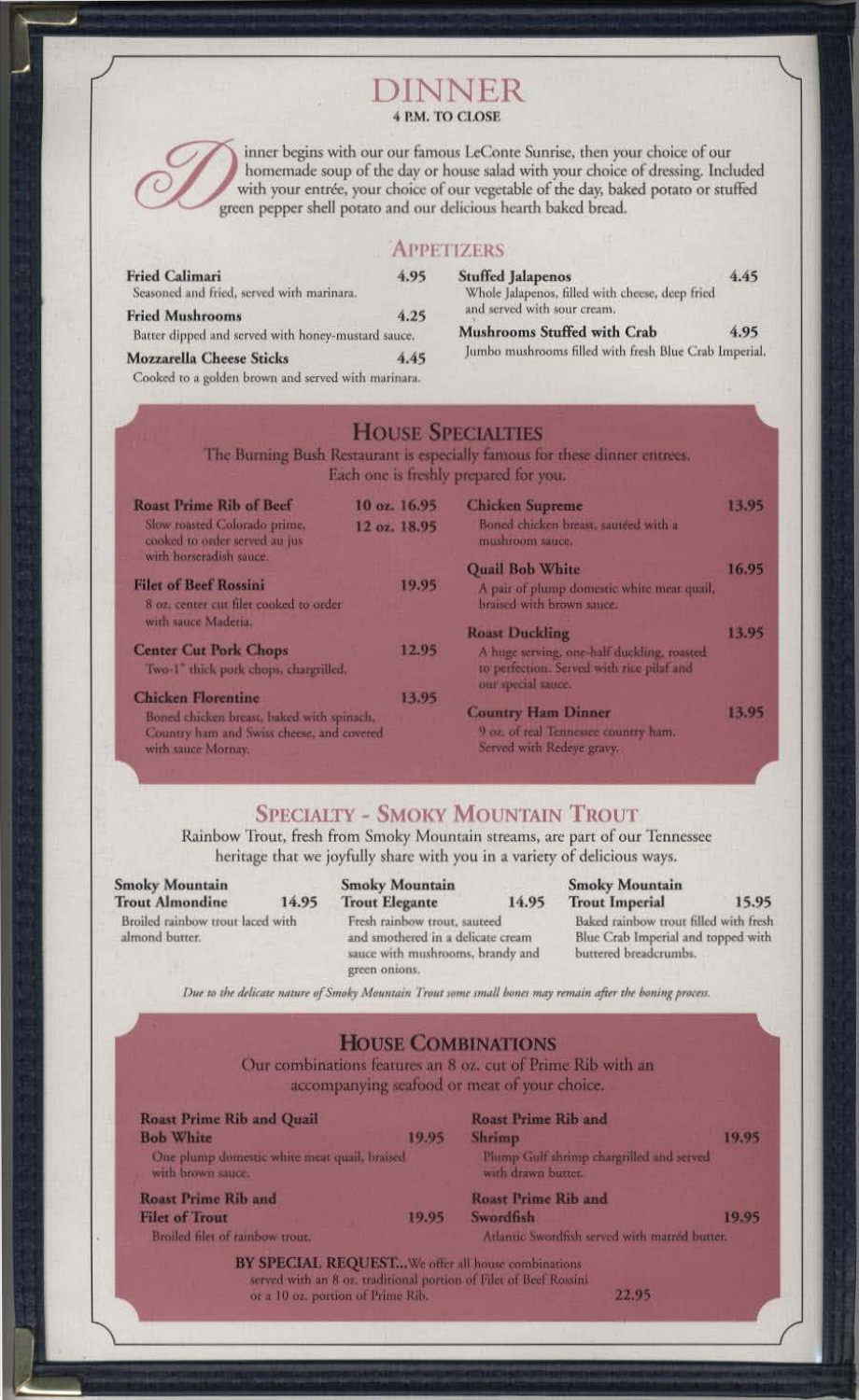# **BURNING BUSH LIGHTS**

| Petite Ribeye 8 oz.<br>Our special. Tender charbroiled ribeye.<br>A practical portion for those desiring less beef. | 13.95 |  |
|---------------------------------------------------------------------------------------------------------------------|-------|--|
| Shrimp and Chicken Teriyaki<br>Shrimp and chicken marinated then chargrilled<br>and served over rice pilaf.         | 13.95 |  |
| Chicken Teriyaki<br>Two boneless breasts of chicken marinated then<br>chargrilled and served over rice pilaf.       | 12.95 |  |

# **GRILLE - FROM THE CHAR BROILER**

Seared and cooked over an open flame for the ultimate in flavor and juiciness.

| Filet Mignon 8 oz.   |       |
|----------------------|-------|
| with Bearnaise Sauce | 18.95 |
| House Rib Eye 10 oz. | 15.95 |
| New York Strip       | 16.95 |

14 oz. of choice strip loin chargrilled to order.

# **SEAFOOD**

Ocean delicacies carefully prepared and masterfully seasoned.

| <b>Jumbo Gulf Shrimp</b><br>Chargrilled or sauteed ala scampi served on a<br>bed of rice pilaf. | 16.95 | <b>Maryland Crab Cakes</b><br>Fresh Blue Crab mixed with mayonnaise and<br>seasonings, partied and batter dipped, | 15.95 |
|-------------------------------------------------------------------------------------------------|-------|-------------------------------------------------------------------------------------------------------------------|-------|
| <b>Atlantic Swordfish</b><br>10. oz. Swordfish steak chargrilled<br>with matred butter.         | 15.95 | sautéed and served with seasoned butter.                                                                          |       |

# **BOUNTIFUL SALAD BOWLS**

Served with LeConte Sunrise, soup of the day and hearth baked bread.

### **Burning Bush Chef Salad**

8.95 Chargrilled Chicken Salad 8.95

Fresh cut greens, topped with roast turkey, sliced ham, crisp bacon, hard boiled eggs, croutons and tomatoes served with choice of homemade dressings.

Chicken filets chargrilled served on a bed of fresh cut greens, choice of homemade salad dressings.

**Caesar Chicken Salad** 

## 9.25

Fresh romaine tossed with artichokes, black olives, chopped egg, fresh Parmesan, topped with grilled chicken filets and our special Caesar salad dressing.

## **DESSERTS**

Desserts are a Burning Bush specialty. Let us tempt your palate with our mouth-watering confections.

| Cherries Jubilee Flambe'                                      | 3.75 |
|---------------------------------------------------------------|------|
| <b>Fresh Strawberries with</b><br>Honey and Cream (in season) | 3.75 |
| <b>Fudge Pie with Raspberry Sauce</b><br>and Ice Cream        | 3.75 |
| <b>Bananas Fosters Flambe</b>                                 | 3.75 |
| <b>Pralines and Cream Cheese Cake</b>                         | 3.50 |
| <b>Triple Chocolate Cheese Cake</b>                           | 3.50 |
| <b>Ice Cream</b>                                              | 1.50 |

**BEVERAGES** 

| <b>Freshly brewed Coffee,</b><br>regular or decaffeinated                               | 1.10 |
|-----------------------------------------------------------------------------------------|------|
| Tea, Cola or Milk                                                                       | 1.10 |
| <b>Mineral Water</b>                                                                    | 1.55 |
| <b>Budweiser</b>                                                                        | 2.25 |
| <b>Bud Light</b>                                                                        | 2.25 |
| Michelob Light                                                                          | 2.25 |
| <b>Miller Lite</b>                                                                      | 2.25 |
| <b>Coors Lite</b>                                                                       | 2.25 |
| Lowenbräu                                                                               | 2.55 |
| Heinekin                                                                                | 2.55 |
| Your favorite wine or cocktailAsk your server please.                                   |      |
| the contract of the contract of the contract of the company of the contract of the con- |      |

We proudly serve Jack Daniels, Wild Turkey, Maker's Mark, Seagram Crown, Chivas Regal, Dewars, Tanqueray, Stolichnaya, Bacardi, and Courvoisier.

The preparation of fine food is time consuming. Please allow us the necessary time to serve you proudly.

RESERVATIONS ACCEPTED 615/436-4669 Parties of 8 or more, a 15% gratuity will be added.